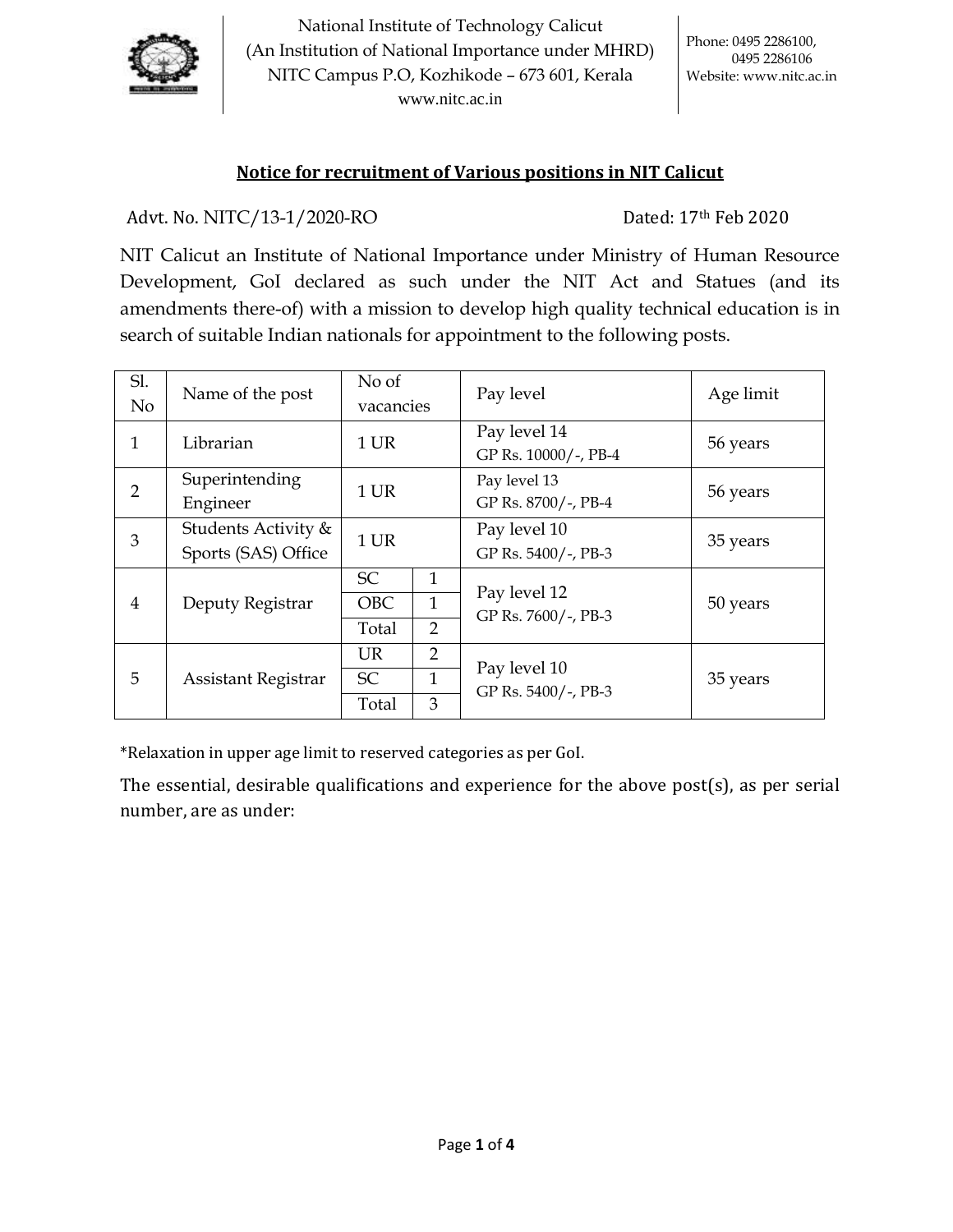| 1. | Name of the post: Librarian                    |                                                                             |  |
|----|------------------------------------------------|-----------------------------------------------------------------------------|--|
|    | Essential<br><b>Educational Qualification:</b> |                                                                             |  |
|    |                                                | Master's<br>Degree in Library Science/<br>information                       |  |
|    |                                                | Science/Documentation with CGPA of 6.5 in 10 points scale                   |  |
|    |                                                | or at least 60% marks or its equivalent grade of 'B' in the UGC             |  |
|    |                                                | seven-point scale and a consistently good academic record                   |  |
|    |                                                | set out in these Regulations.                                               |  |
|    |                                                | <b>Experience:</b>                                                          |  |
|    |                                                | i) holding analogous post or                                                |  |
|    |                                                | ii) At least ten years' experience as a Deputy Librarian in the             |  |
|    |                                                | library of technical University, educational institute of                   |  |
|    |                                                | national importance, or any other large technical library at                |  |
|    |                                                | least 3 years being spent on a post in PB-4 (Rs.37400 -                     |  |
|    |                                                | 67000) with GP of Rs.8700/- or an equivalent post.                          |  |
|    |                                                | iii) Experience (supported with evidence) of innovative                     |  |
|    |                                                | Library service and commitment for computerization of                       |  |
|    |                                                | library.                                                                    |  |
|    | Desirable                                      | Higher degree (Ph. D. or equivalent) in a relevant Discipline               |  |
|    |                                                | directly<br>relevant<br>Library<br>Science/<br>to<br>information            |  |
|    |                                                | Science/Documentation.                                                      |  |
|    | Name of the post: Superintending Engineer      |                                                                             |  |
| 2. | Essential                                      | <b>Educational qualification:</b>                                           |  |
|    |                                                | B.E./B. Tech. in Civil Engineering with first crass or its                  |  |
|    |                                                | equivalent Grade in the CGPA / UGC 7-point scale with good                  |  |
|    |                                                | academic record from a recognized University / Institute.                   |  |
|    |                                                | <b>Experience:</b>                                                          |  |
|    |                                                | Holding analogous post or<br>$\mathbf{i}$                                   |  |
|    |                                                | With at least 5 years' regular service as Senior Executive<br>$\mathbf{ii}$ |  |
|    |                                                | Engineer in GP of Rs.7600/- or 10 years' regular service as                 |  |
|    |                                                | Executive Engineer in GP of Rs.6600/- or equivalent; and                    |  |
|    |                                                | iii) 15 years' experience in relevant field as Engineer (GP of              |  |
|    |                                                | Rs.5400/-) or higher level from CPWD, State Govt. or Semi                   |  |
|    |                                                | Govt. / PSU / Statutory or Autonomous organization /                        |  |
|    |                                                | University / Institution of national importance / reputed                   |  |
|    |                                                | organization under Central / State Govt. of which 5 at least                |  |
|    |                                                | years should be as Executive Engineer in the GP of                          |  |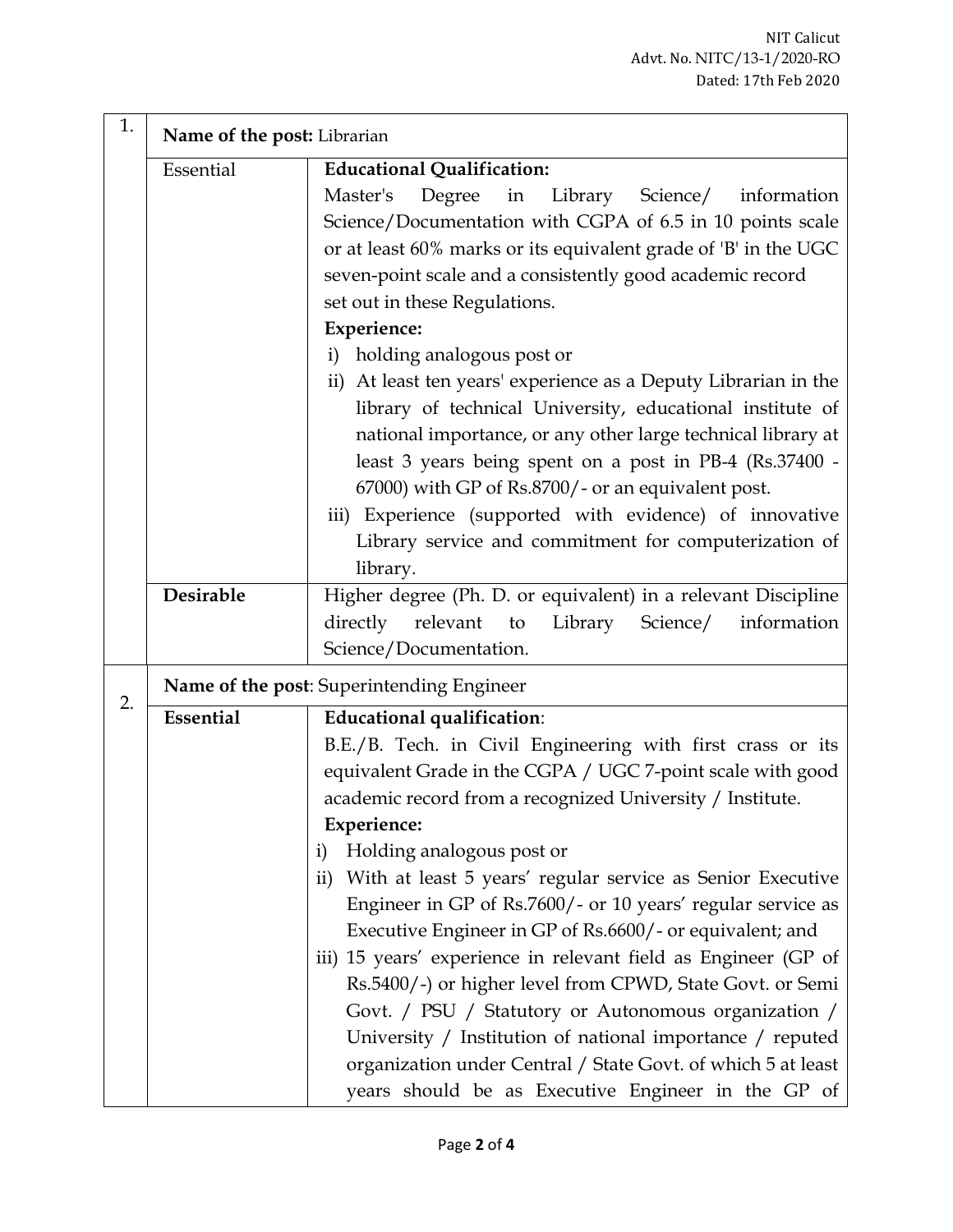|   |                                    | Rs.7600/- or its equivalent.                                               |
|---|------------------------------------|----------------------------------------------------------------------------|
|   | Desirable                          | Knowledge of Computer-aided Design (CAD) and latest<br>$\mathbf{i}$        |
|   |                                    | Management Technology / other relevant software.                           |
|   |                                    | Proven track record of handling projects / consultancy in<br>$\mathbf{ii}$ |
|   |                                    | organization of repute.                                                    |
|   |                                    | iii) Experience of working with high tension lines, electrical             |
|   |                                    | maintenance planning and execution of electrical works                     |
|   |                                    | engineering, Designing and estimation,<br>civil<br>or                      |
|   |                                    | construction management etc., as relevant to<br>his                        |
|   |                                    | specialization.                                                            |
| 3 |                                    | Name of the post: Students Activity & Sports (SAS) Officer                 |
|   | <b>Essential</b>                   | Master's Degree in Physical Education or Master's Degree in                |
|   |                                    | Sports Science or equivalent degree with at least 60% marks                |
|   |                                    | or its equivalent Grade in the CGPA / UGC point scale with                 |
|   |                                    | good academic record from a recognized University /                        |
|   |                                    | Institute.                                                                 |
|   |                                    | Record of having represented the University / College at                   |
|   |                                    | the inter-University/intercollegiate competitions or the                   |
|   |                                    | State and/or national championships; Qualifying in the                     |
|   |                                    | national-level test conducted for the purpose by the UGC or                |
|   |                                    | any other agency approved by the UGC and passed the                        |
|   |                                    | physical fitness test conducted in accordance with these                   |
|   |                                    | regulations.                                                               |
|   | <b>Desirable</b>                   | Experience in guiding group of students in creative<br>(i)                 |
|   |                                    | activities.                                                                |
|   |                                    | Candidate with higher degree (Ph.D. or equivalent)<br>(ii)                 |
|   |                                    | in a relevant Discipline shall be preferred.                               |
|   |                                    | Record of organizing such events as student's<br>(iii)                     |
|   |                                    | convener or in later part of life.                                         |
|   |                                    | Record of strong involvement and proven track<br>(iv)                      |
|   |                                    | record of participation in sports and drama / music                        |
|   |                                    | films /painting/Photography/journalism event                               |
|   |                                    | management or other student/event management                               |
|   |                                    | activities during college / University studies.                            |
| 4 | Name of the post: Deputy Registrar |                                                                            |
|   | <b>Essential</b>                   | <b>Education Qualification</b>                                             |